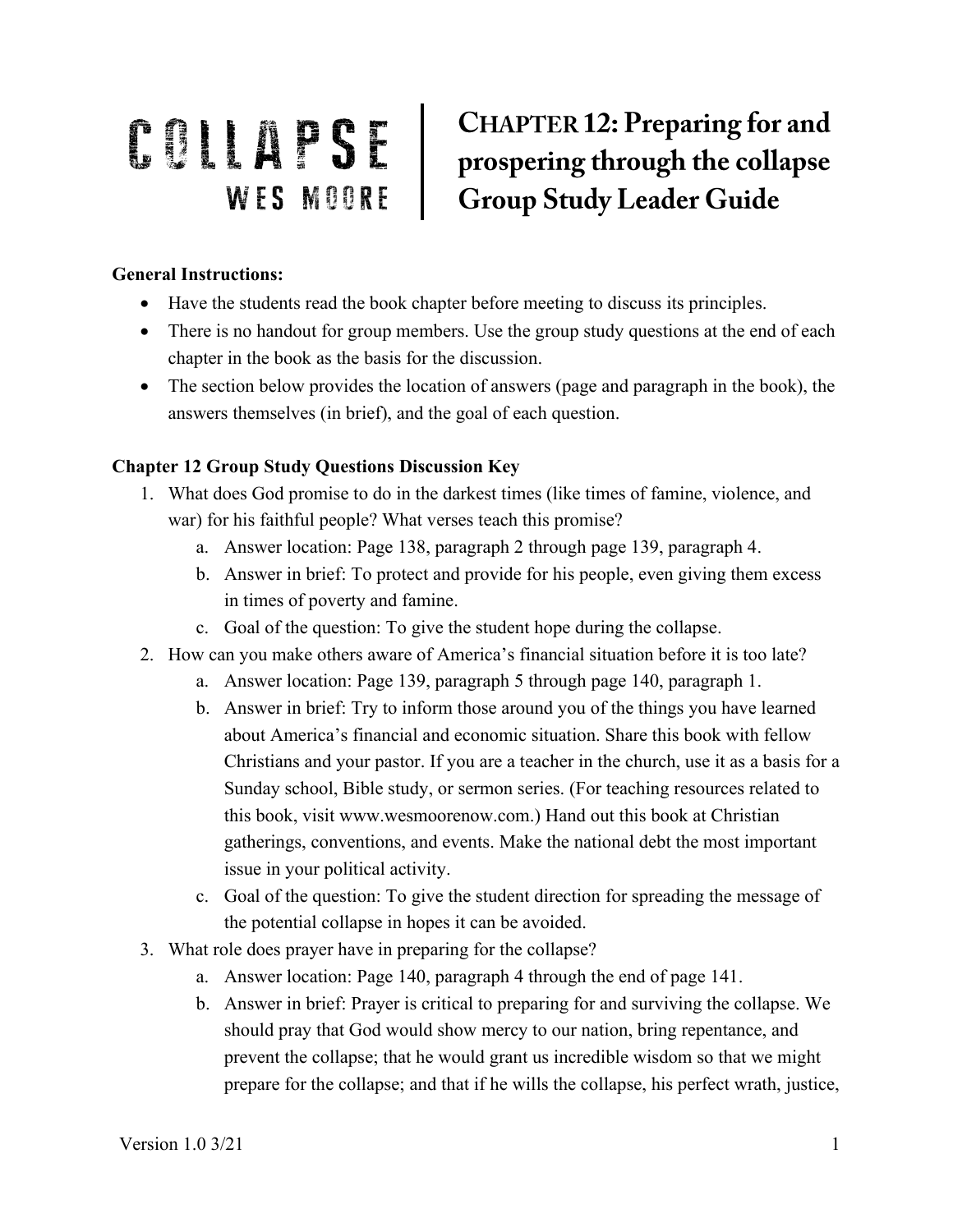and holiness be made known.

- c. Goal of the question: To instruct the student on the types of prayers to offer regarding the collapse.
- 4. Describe some of the individual preparations reviewed in this chapter. Which do you think will be the hardest to do? What strategies can we use to accomplish it anyway?
	- a. Answer location: Page 142, paragraph 2 through page 143, paragraph 3.
	- b. Answer in brief: Individual preparations should include getting out of debt, building up cash, storing food and supplies, buying property for an emergency location, and developing an emergency plan for your family, The second and third parts of the question are subjective, so there is no right or wrong answer for them
	- c. Goal of the question: To give the student direction on how to prepare individually for the collapse.
- 5. What ministry does the chapter recommend for learning how to get out of debt? Had you heard of this ministry before? Explain your experience with it, if any.
	- a. Answer location: Page 142, paragraph 3.
	- b. Answer in brief: Dave Ramsey's ministry is recommended. The second and third parts of the question are subjective, so there is no right or wrong answer for them
	- c. Goal of the question: To give students a place to go for advice regarding getting out of debt.
- 6. How do the recommendations for church preparedness compare to those for individuals? Are there ones that are the same? Which?
	- a. Answer location: Page 143, paragraph 4 through page 144, paragraph 1.
	- b. Answer in brief: The preparations for churches are the same as individuals, except for one recommendation. It is recommended that churches coordinate with other churches to share resources and skills.
	- c. Goal of the question: To give the student direction on how churches can prepare for the collapse.
- 7. Explain how churches should ban together to support one another during and after the collapse. Is this important? Why or why not?
	- a. Answer location: Page 144, paragraph 1.
	- b. Answer in brief: Church leaders should meet to discuss how they can coordinate activities, share services and skills, and provide protection for the resources they have amassed. Plans of action should also be drawn up. Exactly what will the churches do if the economy falls apart? What are the exact steps they would take to provide for their members? The second and third parts of the question are subjective, so there is no right or wrong answer for them.
	- c. Goal of the question: To cause the student to think through how important other